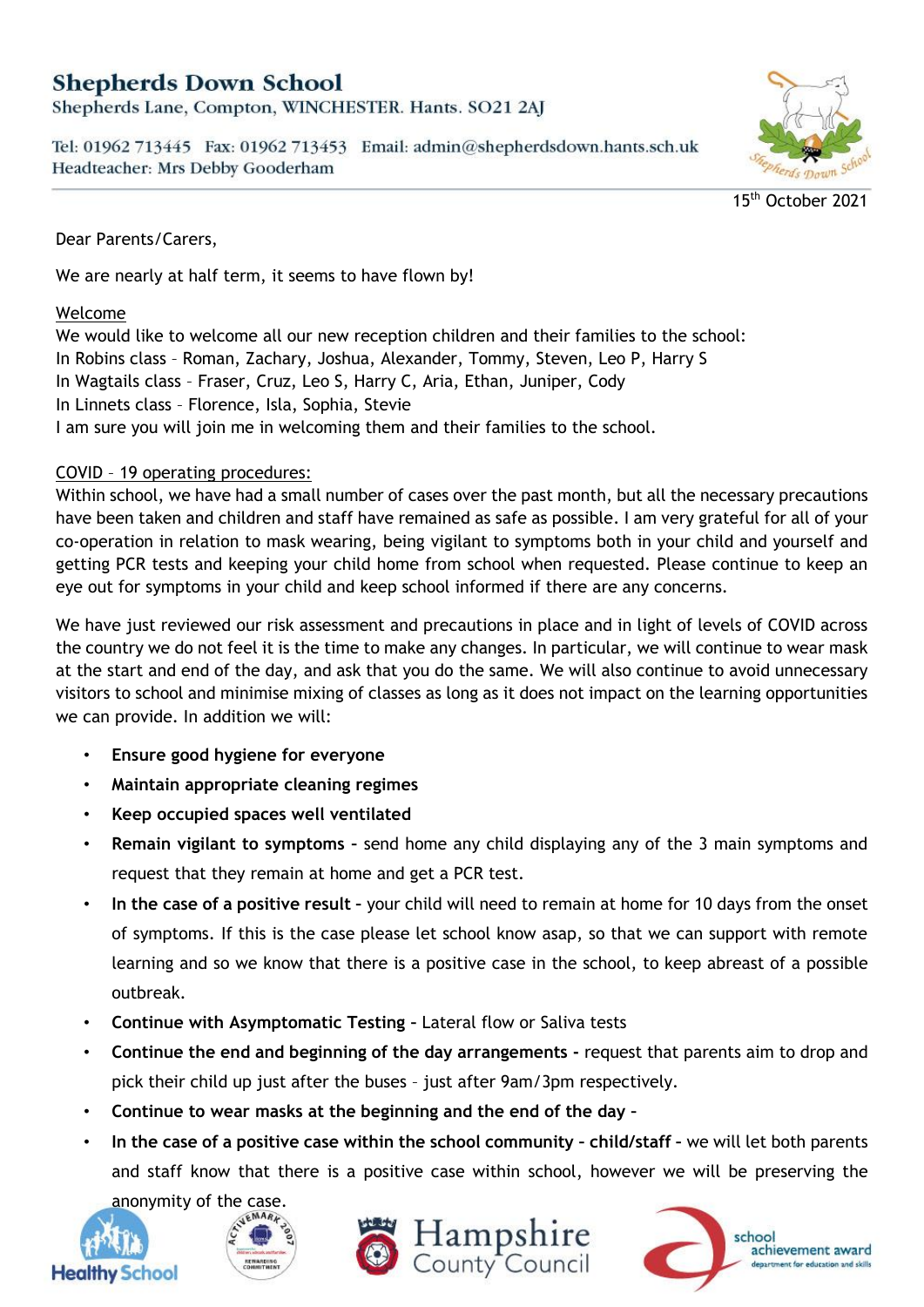- **If the positive case is in your child's class -** we will advice you to get a PCR test for your child but your child can continue to attend school during this time.
- **If there are more than 2 cases within a 'group' where there will have been close contact –** (which we are classing as a class) - we will contact Public Health and implement our contingency plan. This plan will include re-instating most of the restrictions we have previously had in place and if advised isolating the class with the cases.

Thank you for your continued support with this. If you have any questions about any of this please speak to me and I will be happy to discuss this further.

### Saliva testing:

Thank you to all the parents who have been supporting their child to complete Saliva tests – I appreciate this is not easy. If you would like to try with your child, but have not yet registered we can sort this out, just let us know. Due to the current infection levels the scientific advisory group and public health are suggesting moving to twice weekly saliva testing after half term. Please see the attached letter. The Saliva testing should now be carried out on Tuesday and Friday morning and brought into school for collection as happens now. School staff will all be doing the same.

If you are not able to do saliva testing with your child, twice weekly lateral flow testing by parents also plays an important role in stopping the spread of COVID. Whatever asymptomatic testing you can do will continue to help keep everyone in school as safe as possible.

### Parent Consultations:

By now all parents, apart from those of reception children, should have been contacted by your child's class teacher to arrange a time for a conversation about your child. This is an opportunity for you to discuss any issues that have arisen since the start of term, your child's individual targets and progress towards these, any additional plans e.g. individual behaviour plans, therapy plans and anything else you want to discuss. If you haven't arranged a time it is not too late, please contact your child's class teacher.

As the reception children are still transitioning into school, their structured conversations are planned for November. Your child's class teacher will be in contact after half term to arrange this.

# FOSDA:

The Friends of Shepherds Down Association (FOSDA) is a joint parent - school organisation that supports the school by fundraising for projects and resources that the school cannot afford within their school budget. Over the years they have raised money for Key Stage 1 and Key Stage 2 adventure playgrounds, Christmas presents for all children, contributions to Year 6 Residential costs and 'nice to have' resources across the school, for which as a school we are really grateful and all children have benefitted from. This year we are focussing on repairing the Woodland Walk and increasing the number of iPads across the school, which are used regularly for both learning and motivators in every class. This has only been possible due, and will only continue to be possible due to the involvement, time and dedication of both parents and local volunteers who enable the fundraising to happen. Unfortunately, at the moment the number of parents involved is depleting. If you are interested and able to help in any way please contact school via the office and we will put you in touch with FOSDA. We know that everyone's time is very precious and so whatever you can do to support will be very much appreciated.

FOSDA will be meeting again next half term. We will be looking at some easy and fun fundraising ideas as we lead up to Christmas, more information will follow in the next few weeks.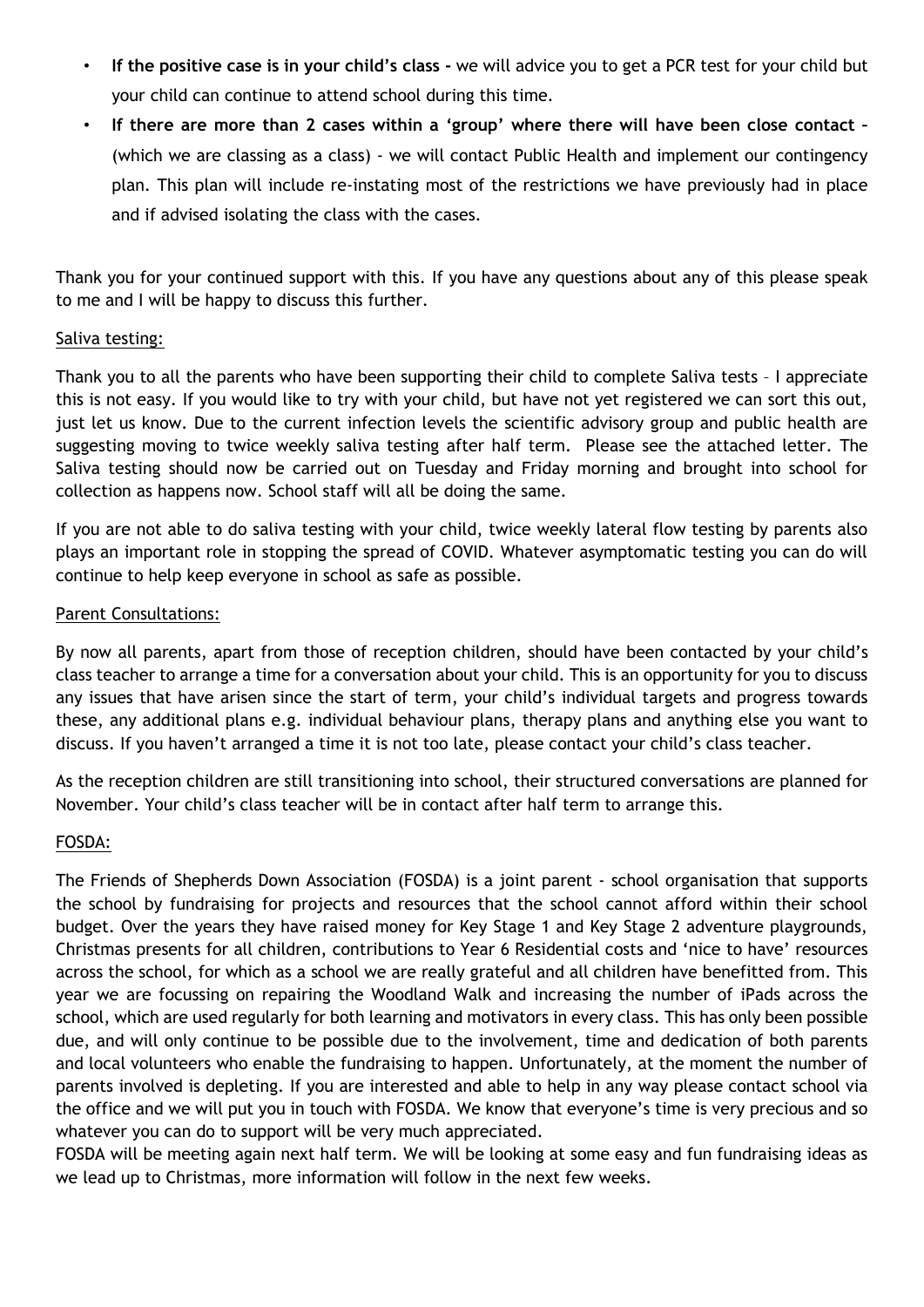## Parent Mornings:

We are hoping to re-start parent mornings in November and will provide more information about this after half term. In addition, we have had a suggestion from a parent about having an 'ask the parent' chat where parents would have the opportunity to benefit from the advice from other parents who have had a similar experience. We could host this on our Website/ Facebook page.

The thinking behind this is that sometimes as parents you might prefer to hear from other parents about common issues such as accessing DLA, access to support from social services , continence service or sleep issues. In order for this to work we would first need to see if there are any parents who are willing to volunteer to answer the questions when they are posed. If you would be willing to support other parents in this way, please let me know and I will see if we have enough support from parents to set something up.

### Parent Governors

We have several vacancies for parent governors which we need to fill as soon as possible. Shepherds Down School has always aimed for a partnership with parents which undoubtedly brings great benefits to the children. One of the most significant ways you can help in promoting this aim is to volunteer to be a parent governor. The governing body's main tasks are to support the school in ensuring that pupils receive a high quality education and plan for future development and improvement of the school.

We feel sure that there are parents prepared to take on this important role and give their time and commitment to helping us to continue to improve the school's performance.

If you are interested please feel free to have a chat with Trudy in the school office or have a look at the Hampshire Governors Website [www.hants.gov.uk/educationandlearning/governors](http://www.hants.gov.uk/educationandlearning/governors)

Please note that for the protection of children all governor appointments are subject to a vetting process and identity check.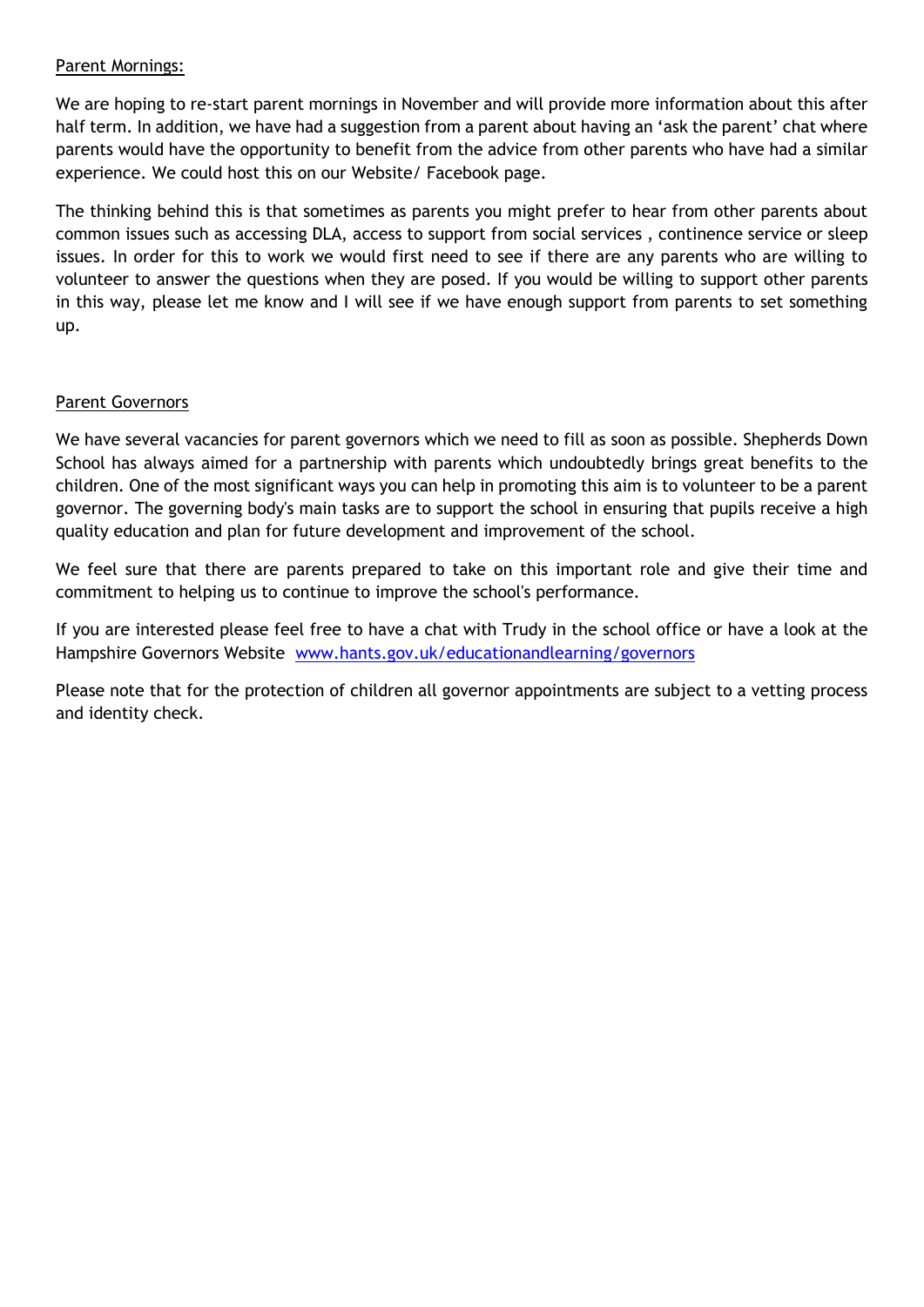#### Home/school Communication:

Over the past two years we have been developing and improving the consistency of our communication with parents/carers. This is a summary of what communication we agree to provide and how often:

| Communication method                           | Frequency                                    |
|------------------------------------------------|----------------------------------------------|
| Home/school book                               | As frequently as requested - mainly daily    |
| A class blog                                   | New one every half term, at least            |
| Information such as half termly targets,       | Each half term                               |
| Individual Learning plans and class timetable  |                                              |
| Class Newsletter - including learning to be    | Each half term                               |
| covered and ways parents/carers can help at    |                                              |
| home                                           |                                              |
| 3 Parent meetings in addition to annual review | October (structured conversation rather than |
|                                                | information sharing)                         |
|                                                | Early February and June Parents evenings     |
| Headteacher Newsletter                         | At least, each half term                     |
| Website                                        | Regularly updated, including copies of all   |
|                                                | newsletters and communication                |
| Additional 1:1 meetings                        | As requested by parents                      |
| Phone calls/text messages                      | As necessary                                 |

I have attached a questionnaire to find out how frequently you would like home/school books to be completed and whether you prefer emails or paper copies of additional information. This will enable us to further tailor our communication with you. Please also use this to add any comments or any additional feedback in relation to our communication with you.

Please return the form **by Friday 5th November.**

Dates for the term:

Friday 22nd October – Break up for half term

Monday 1st November – School re-opens

Friday 12<sup>th</sup> November - INSET day (school closed to children)

Friday 17th December – Break up for Christmas

Tuesday 4th January – School re-opens

Remaining 2 INSET days for the year (School closed to children) - Friday  $4<sup>th</sup>$  February & Friday 1st July

If you have any worries or concerns, or just want to discuss something further about your child at school, please do not hesitate to contact me. I am always accessible by phone, or email and I am happy to meet you face to face as well.

Have a good weekend!

Debby